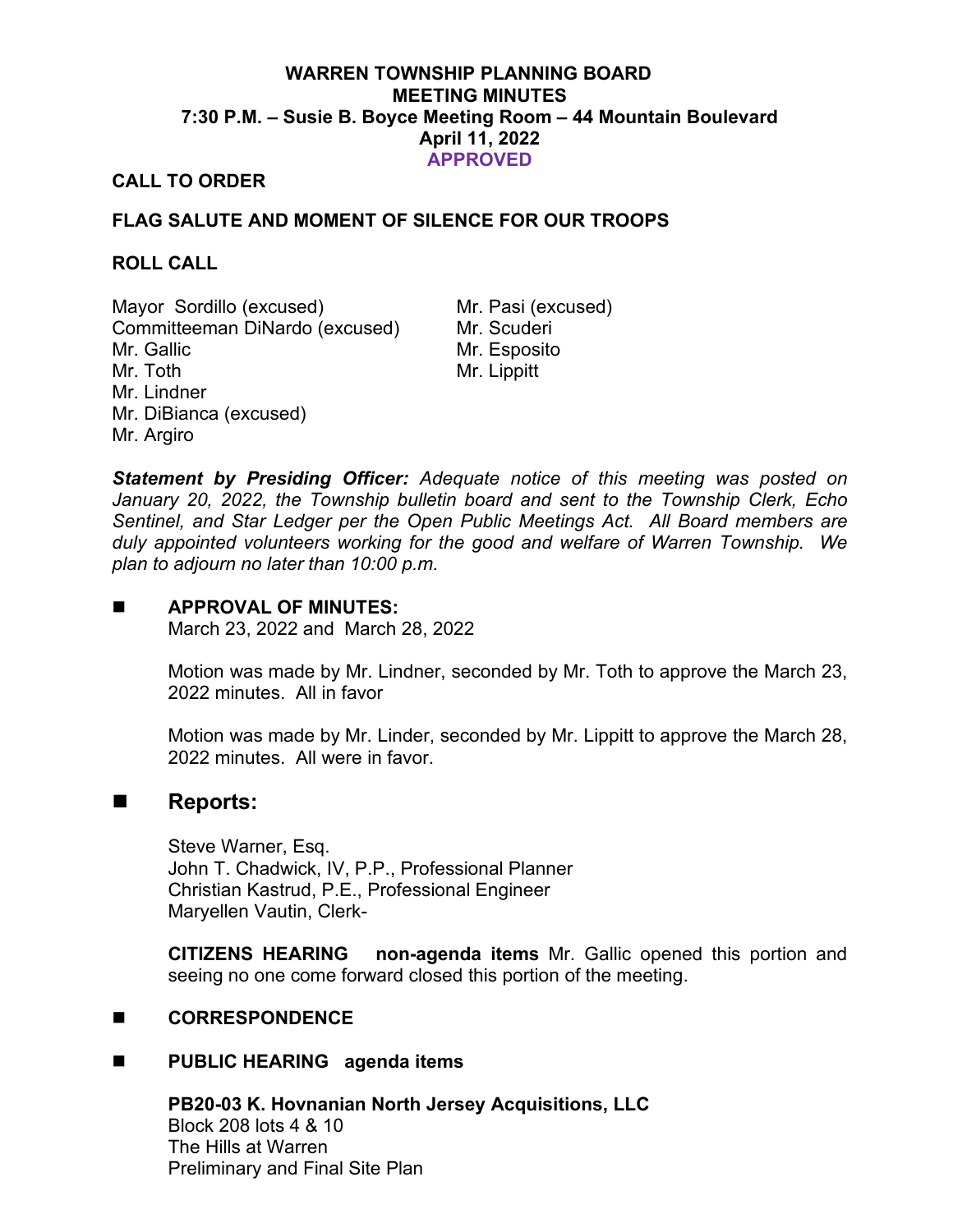Mr. O'Grodnick came forward as the attorney for the applicant. He submitted some hand outs, Exhibit A-19, six pages of the proposed plantings. He went over the application. The application is in accordance with the Township's Fair Share obligation pursuant to the settlement reached in the Mount Laurel litigation. There are two bulk variances with one concerning three patios that are within the 50 ft landscape buffer, and one concerning two parking spaces in the 50 ft. landscape buffer. The applicant would agree to remove those variances, but ask them to consider the variances.

Mr. O'Grodnick introduced an attorney, Tracey Sebolt, a counsel for K. Hovnanian. The architect, Joel Lipanovski, Andrea Hopkins, landscape architect, and Peter Ciliberto, the engineer were also present. Ms. Hopkins has some pictures of the plants, and the applicant has submitted (lighting) fixtures to Mr. Beer. The HOA fee structure table was submitted and it represents a 54% amount compared to the market rate units.

Ms. Sebolt spoke about the HOA stratification table. It is based on the size of the units. There was discussion on capitol expenses at developments. The numbers on the table are not from a budget on this proposed development, a budget would get improved. Exhibit A-20 was brought in, the stratification table. Ms. Sebolt said they will do everything in this community on a prorated schedule based upon the size of the units. It must be an objective measurement. Mr. Lindner pointed out that it is the same price per SF for the units. It is a smaller unit.

Mr. Chadwick observed that it is at least a recognition of the sizes of the units and we have seen other developments that don't do that.

Ms. Andrea Hopkins came forward, the landscape architect. She was still sworn in. She spoke about the Emerson Lane buffer and she brought the handouts, Exhibit A-19 so the board could see what the plants looked like. They also went over Hillcrest Road and showed the pictures for many of the proposed plants. There is significant buffer at the Berkeley Heights property line.

Mr. Chadwick mentioned that they had agreed that after the site had rough clearing done, there would be an inspection by the landscape architect and perhaps Mr. Chadwick. They agreed. The county is going to require removal of some trees along Hillcrest.

Mr. Gallic opened this portion to the public for landscaping. And also any comments on previous testimony during the previous meetings.

Mr. Jason Frushon from 4 Northridge, came forward. He was sworn in. He is completely against the development, including construction entrance, use of the facility (not public), and maintenance of Emerson Lane. He moved in in 2018 and right after received a letter about this property. He might not have bought if he knew.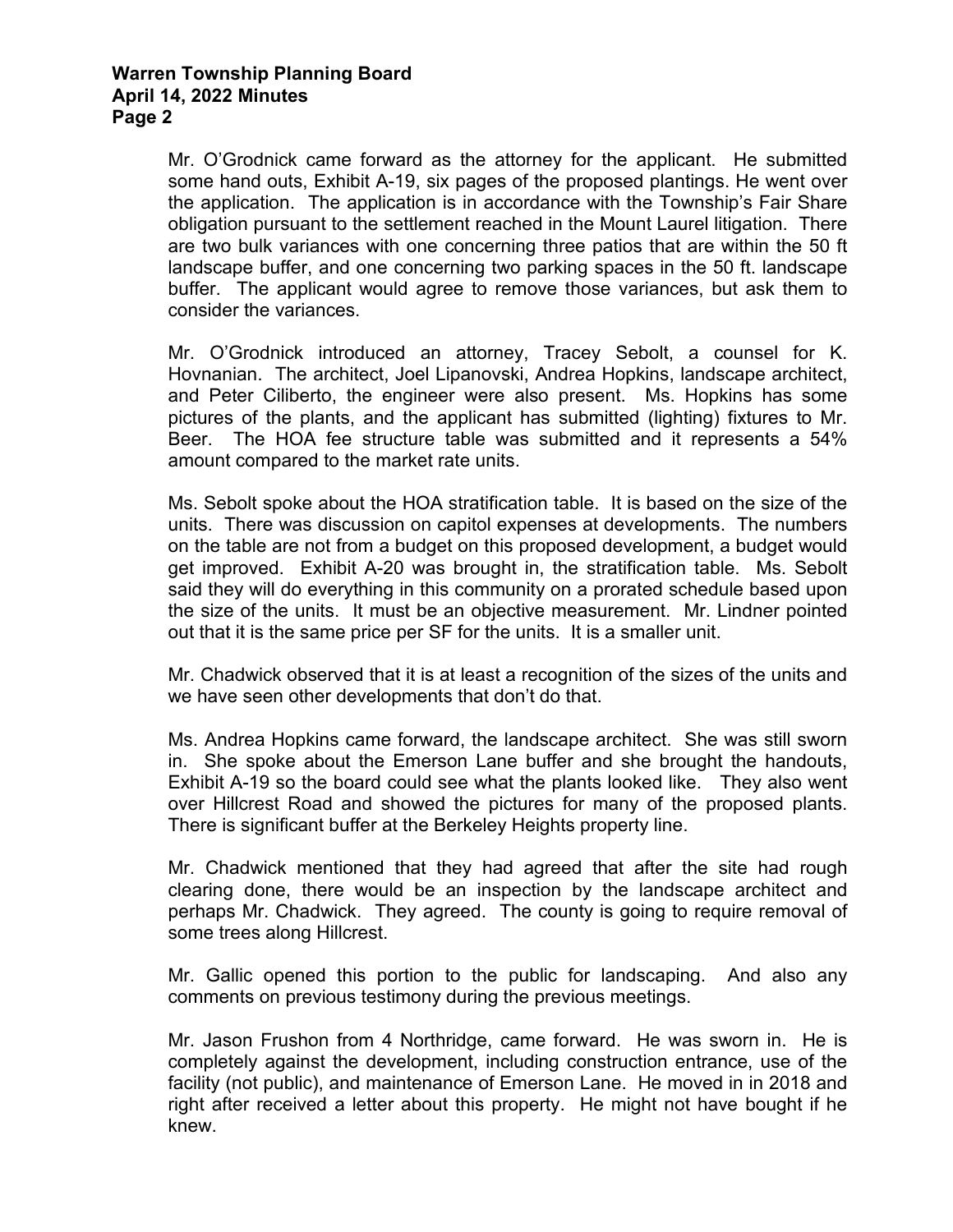Ms. Deborah Walling from 3 Northridge Way came forward and she feels like Jason and she moved in December 2018. She is concerned about accidents when trying to get out onto Hillcrest.

Ms. Diane Hamilton came forward from 8 Emerson Lane. She was sworn in and strongly opposes this. They bought their land from the farm and has been there a long time.

Mr. Joe Farro came forward and was sworn in. He asked about landscaping and doesn't want too much landscaping; it may become overgrown. He was also concerned with the amount of fill and the trucks up and down the roads and will take a toll on the roads. He would require more traffic lights over there. He is not against the project.

Mr. O'Grodnick said they have met with the county and they will require at least one more light (on top of the Emerson/Hillcrest signal). Mr. O'Grodnick said they have been working for years with the Township professionals to try to make this project attractive. The Township entered into the settlement agreement by adopting a housing element plan, by identifying the site and site suitability section of the element, by rezoning and adopting the zoning ordinance. Mr. O'Grodnick said they feel the benefits are clear, the project will make a major contribution to the Township's affordable housing obligation, which ultimately reduces future development. This is a higher set aside than many towns. These are 50 year deed restrictions rather than 30 year. The project provides safe, affordable dwellings to very low, low and moderate households. The project has been designed in close collaboration with the township professionals and it has been re-designed three or four times. The architecture has been greatly enhanced. He asked the board to approve this application.

Mr. Gallic asked if any professionals had questions, or if the board had any questions. Mr. Michael Silbert, who is an attorney for the Town and its Fair Share Housing portion of this application. He went on to say that the agreement explicitly permits this project to provide moderate and low income units in buildings containing only low and moderate income units. The settlement agreement also provides that all affordable units be included in the same HOA as the market rate units. He asked the board to abide with the settlement agreement and if not it may adversely impact and ultimately jeapordize the Township. There has been a compliance hearing and the township was approved in its progress.

Mr. Warner suggested that they hear the conditions and went through them. The affordable housing units will be in compliance with the UHAC regulations. The approval would be subject to approval by Berkeley Heights for the element in Berkeley Heights with a document in writing. It is subject to water and sewer access. There was a discussion on the Berkeley Heights board or authority. The settlement agreement states that the Berkeley Heights portion will remain in its natural state. Mr. Warner stated that it is normally required.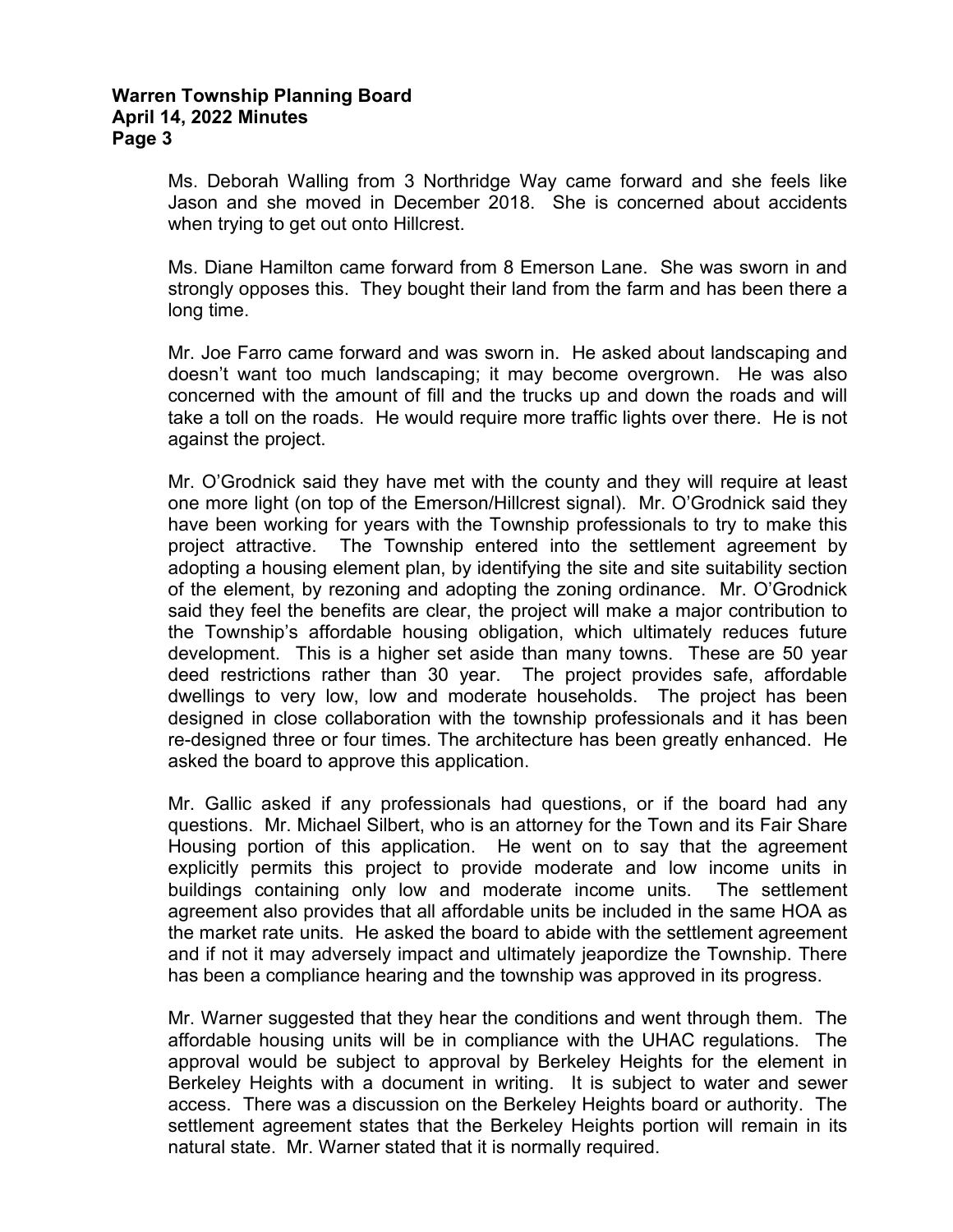The subdivision/lot consolidation deeds will be reviewed and approved by the Township Engineer and attorney. Requisite Master Deeds and Sub-deeds, and HOA documents are subject to review and approval of the Township attorney. Compliance with Electric Vehicle charging stations and make-ready spaces will be required. Pathway along the wetlands and buffer area will be subject to the review and approval of the Township Engineer. Triple-pane windows will be provided for compliance with noise regulations. New Jersey Service connection to Valley View Road will be completed. All items in the professional memos and fencing around the retaining wall for safety purposes are required. Soil will meet the dirty dirt requirement, subject to review and approval of the Township Engineer. Emerson and Hillcrest intersection will be signalized at the cost of the applicant on or before the issuance of certificate of occupancy for 30% of the development. The site entrance at Hillcrest will be right-in, right-out only. Road C buffer should be increased subject to review and approval of planner. Add vegetation to the buffer to the tree preservation area. There will be an HOA restriction prohibiting the parking of RV, commercial vehicles, boats, and trailers. Title 39 enforcement of the project. There will be Belgium block on the corner lot and they will widen Emerson Lane. Installation of sidewalk along the full Emerson Lane frontage, if permitted by the county. Milling and re-paving of Emerson Lane at the sole cost of the applicant, and repaired to Township standards. HOA fee for the affordable housing units to be subject to the stratification provided in Exhibit A-19. Landscape along Hillcrest Road is subject to the review and approval of the Township Planner. Landscape will be subject to the Township Planner. The lamps/lighting--it is agreed to increase the size of the lights within the development. They agreed to the Fire Official's requirements, including the memo dated February 11, 2022. It is Preliminary and Final Site Plan and subdivision by lot consolidation. There are the bulk variances for the patios and the parking in the setback buffer areas. There is relief requested from the RSIS sidewalks on the total interior.

Mr. Lindner is concerned with the interior of the development with vinyl siding. He is not happy with the architecture level and that the interiors don't have the same treatments.

Mr. Kastrud talked about a Watchung Heights Avenue right of way and that will need to be vacated officially by the Township Committee.

Mr. Gallic asked if there were further questions or comments. None were given. Mr. Gallic went over how he felt about the proposal. He is looking at how this will impact Warren Township as a whole. He said there should be equity and it has not been done, with the affordable housing all in one section. He feels it could be easily integrated. He understands that the township entered into the settlement agreement of which the planning board is not party to. The planning board looks at the details, such as curbing, and paving, etc. He knows this intersection is dangerous. He supports the light (he does think there should be a left hand turn lane). He feels the architecture has increased significantly since it was first submitted. Mr. Gallic would like an inclusionary planning element.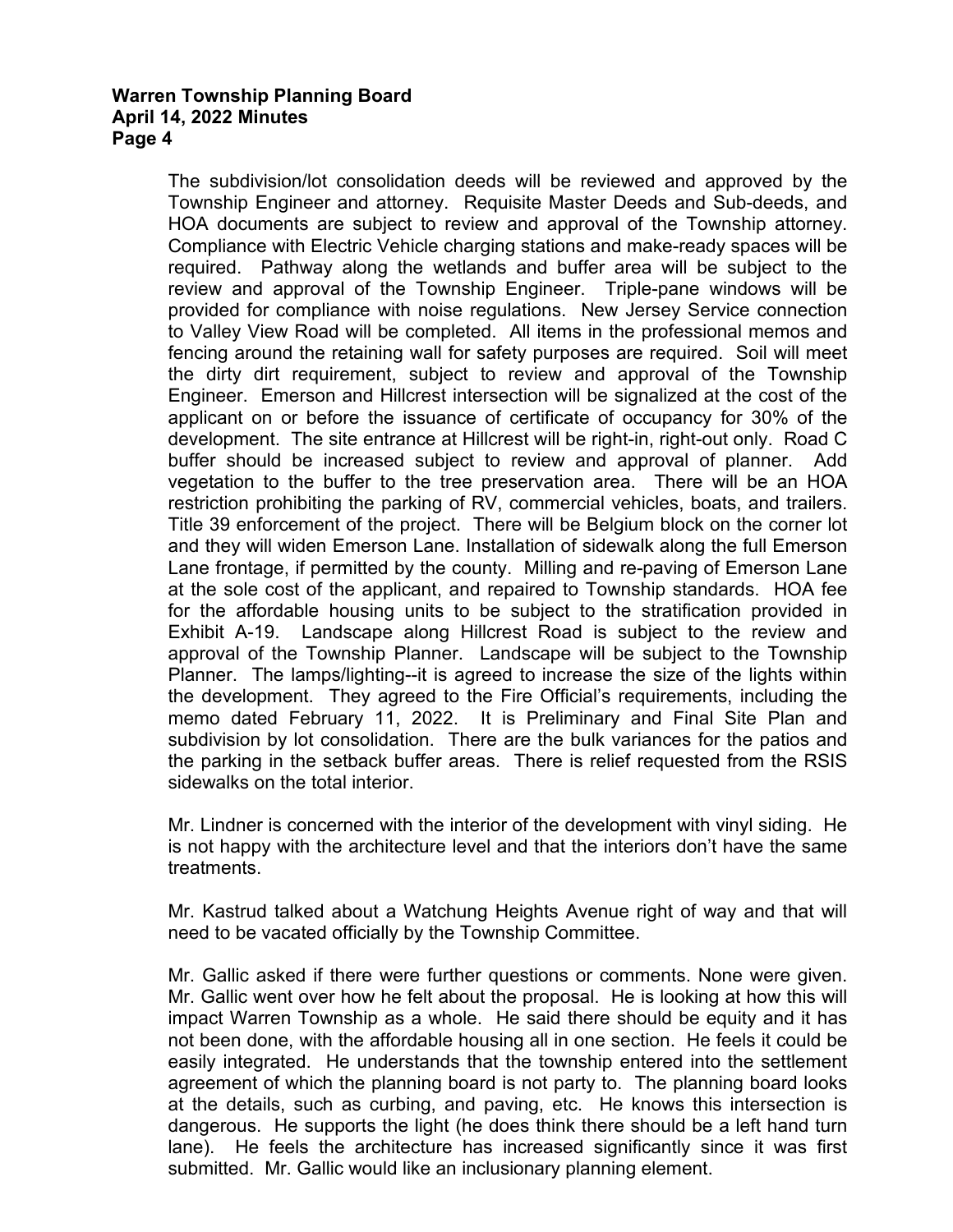Small changes could be made and he is not in favor of this application. He would like that the sewerage pump station not be by the existing two homes. He feels those two property owners should have been enjoined into the property and it would be a better plan. The traffic concerns and disturbances to the neighboring properties are significant even if temporary. He feels it may be a chance for the court to allow the planning board to engage in the details and respond back in a positive way.

Mr. O'Grodnick asked to hold off on a vote that evening. He did say that denial would cause a breach of the settlement agreement. Generally, boards have a discretionary function. It is limited as to if this application is consistent with the settlement agreement. Two boards that Mr. O'Grodnick knows of have denied COAH applications, one in East Brunswick and one in Hillsborough. Both times the courts were heavy handed in their response. The Township pays legal fees and costs.

Mr. Warner asked to enter into Executive Session and the applicant did not object. A motion was made by Mr. Toth, seconded by Mr. Lindner to go to executive session. All were in favor. They went to the judge's chambers.

They came out of Executive Session briefly and Mr. Warner asked to go back into Executive Session briefly. They came out of executive session. Mr. Warner said the applicant wishes to make a modification to the application and it will require some additional testimony, then the board could deliberate and vote. It was decided to carry the application to the next meeting on April 25, 2022 without further notice.

**PB 19-13A Chase Partners Site** Preliminary and Final Amended Subdivision Block 85.01 1, 2, 3 & 4 (which became 1.01, 1.02, 1.03 and 1.04)

Mr. Keith Davis, attorney for Chase Partners, came forward. He went over the subdivision and described it. The application was already approved and the resolution adopted October 26, 2020. It allows applicant to establish 115 townhome units with 8 affordables (Pulte Homes). And permits two buildings with 220 apartments units (Chase Partners). It is an inclusionary development pursuant to a Mount Laurel Settlement agreement. There will be 67 affordable units. The subdivision has been perfected and construction has commenced. They will re-subdivide four of the lots because NJDEP requiring an execution/recording of a deed as to certain aspects of the property. They propose the lots be re-configured so the deed notice is only encumber one lot, which will be the future apartment lot.

Mr. Davis brought up Mr. Ron Kennedy, the applicant's engineer, to go over the lot line change. Mr. Warner had reviewed the notice and swore in Mr. Kennedy as well as Mr. Chadwick, and Mr. Kastrud. He went over the SF and locations and brought in Exhibit A-1 with the colored areas portions that will go to the larger